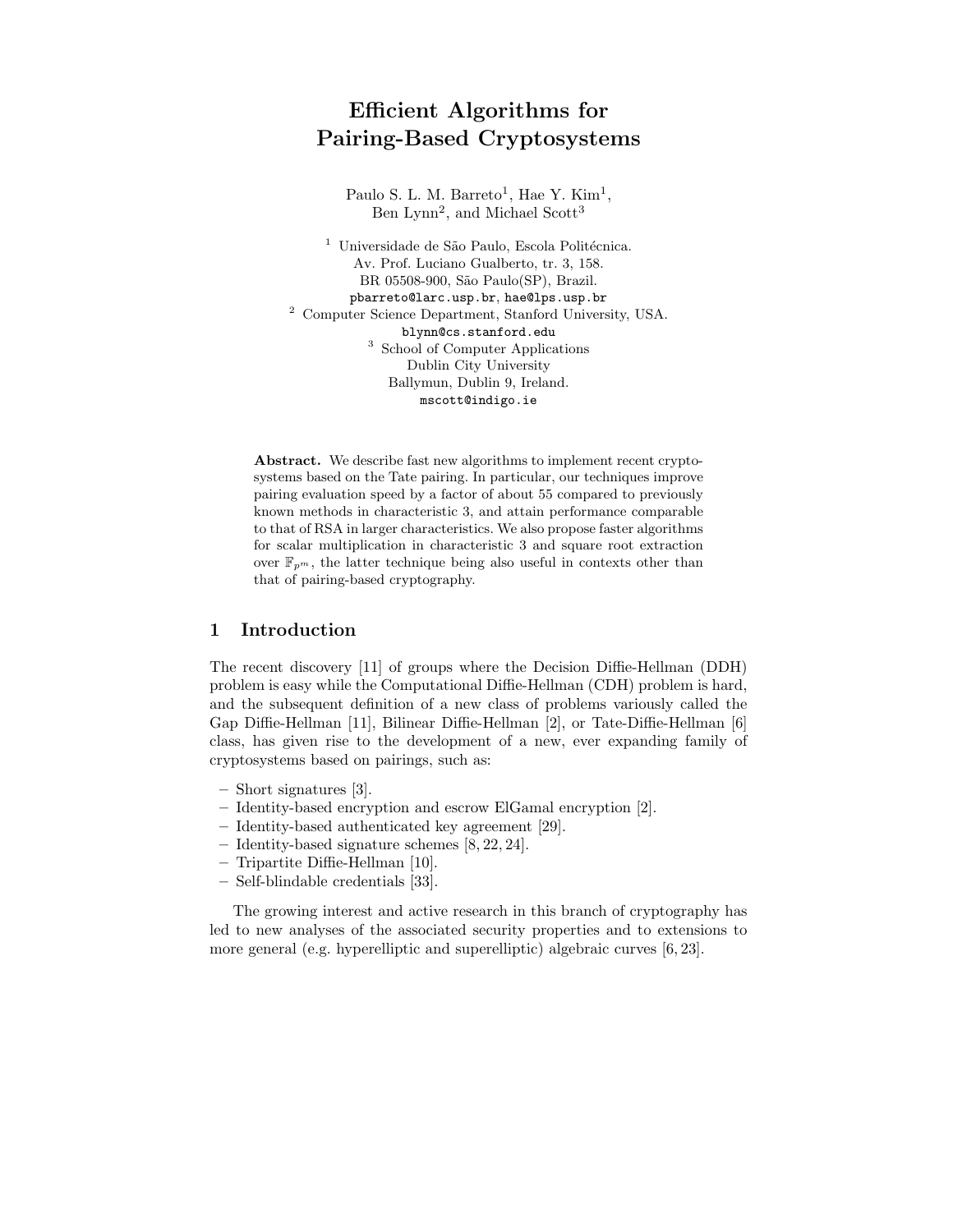356 P.S.L.M. Barreto et al.

However, a central operation in these systems is computing a bilinear pairing (e.g. the Weil or the Tate pairing), which are computationally expensive. Moreover, it is often the case that curves over fields of characteristic 3 are used to achieve the best possible ratio between security level and space requirements for supersingular curves, but such curves have received considerably less attention than their even or (large) prime characteristic counterparts. Our goal is to make such systems entirely practical and contribute to fill the theoretical gap in the study of the underlying family of curves, and to this end we propose several efficient algorithms for the arithmetic operations involved.

The contributions of this paper are:

- The definition of *point tripling* for supersingular elliptic curves over  $\mathbb{F}_{3^m}$ , that is, over fields of characteristic 3. A point tripling operation can be done in  $O(m)$  steps (or essentially for free in hardware), as opposed to conventional point doubling that takes  $O(m^2)$  steps. Furthermore, a faster point addition algorithm is proposed for normal basis representation. These operations lead to a noticeably faster scalar multiplication algorithm in characteristic 3.
- An algorithm to compute square roots over  $\mathbb{F}_{p^m}$  in  $O(m^2 \log m)$  steps, where m is odd and  $p \equiv 3 \pmod{4}$  or  $p \equiv 5 \pmod{8}$ . The best previously known algorithms for square root extraction under these conditions take  $O(m^3)$  steps. This operation is important for the point compression technique, whereby a curve point  $P = (x, y)$  is represented by its x coordinate and one bit of its y coordinate, and its usefulness transcends pairing-based cryptography.
- A deterministic variant of Miller's algorithm to compute the Tate pairing that avoids many irrelevant operations present in the conventional algorithm whenever one of the pairing's arguments is restricted to a base field (as opposed to having both in an extension field). Besides, in characteristics 2 and 3 both the underlying scalar multiplication and the final powering in the Tate pairing experience a complexity reduction from  $O(m^3)$  to  $O(m^2)$ steps.

All of these improvements are very practical and result in surprisingly faster implementations. Independent results on this topic have been obtained by Galbraith, Harrison and Soldera, and are reported in [7]; in particular, they provide a very clear and nice description of the Tate pairing.

This paper is organized as follows. Section 2 summarizes the mathematical concepts we will use in the remainder of the paper. Section 3 describes point tripling and derives a fast scalar multiplication algorithm for characteristic 3. Section 4 introduces a fast method to compute square roots that works for half of all finite fields, and an extension to half of the remaining cases. Section 5 presents our improvements for Tate pairing computation. Section 6 discusses experimental results. We conclude in section 7.

# 2 Mathematical Preliminaries

Let p be a prime number, m a positive integer and  $\mathbb{F}_{p^m}$  the finite field with  $p^m$  elements; p is said to be the *characteristic* of  $\mathbb{F}_{p^m}$ , and m is its extension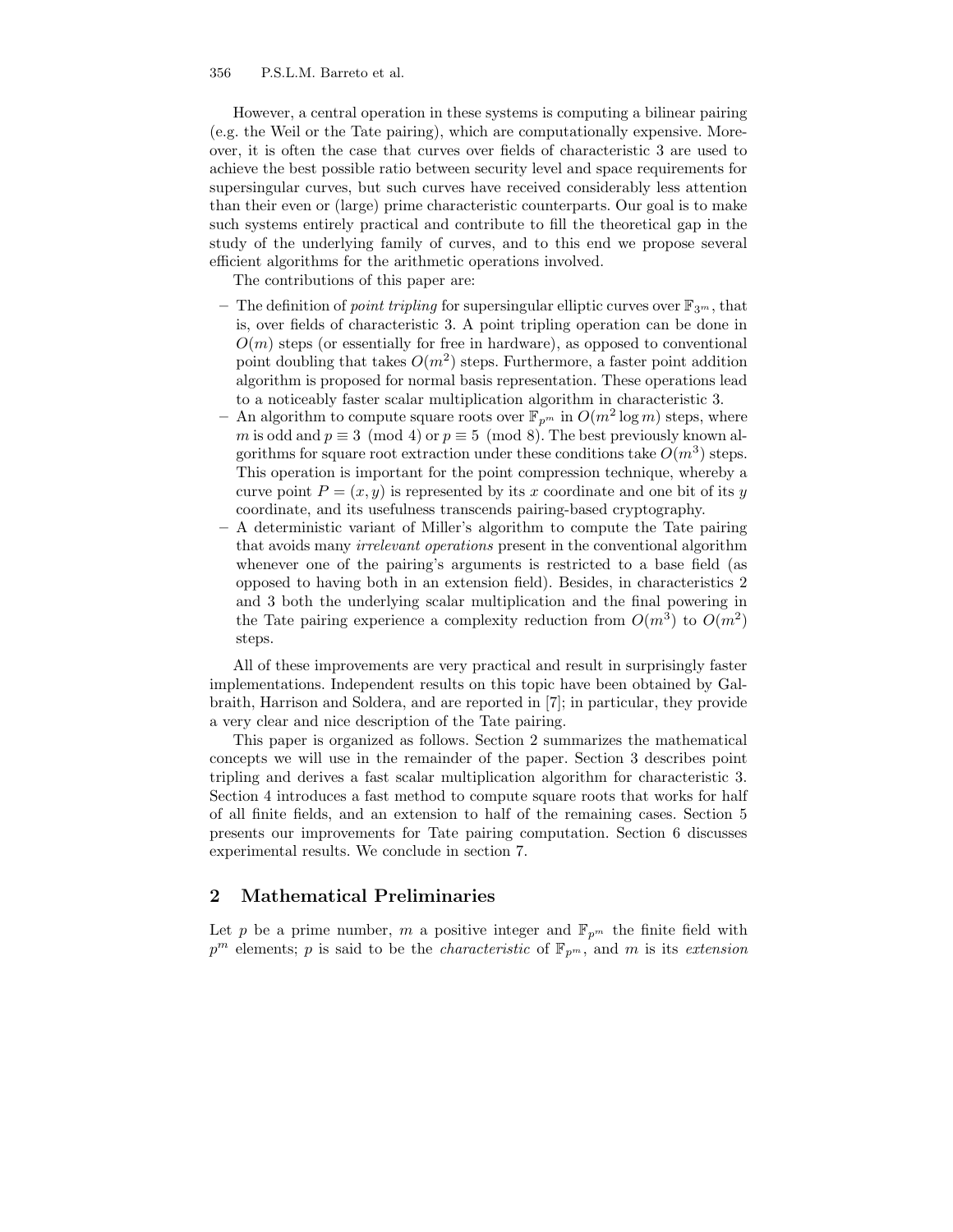degree. We simply write  $\mathbb{F}_q$  with  $q = p^m$  when the characteristic or the extension degree are known from the context or irrelevant for the discussion. We also write  $\mathbb{F}_q^* \equiv \mathbb{F}_q - \{0\}.$ 

An elliptic curve  $E(\mathbb{F}_q)$  is the set of solutions  $(x, y)$  over  $\mathbb{F}_q$  to an equation of form  $E: y^2 + a_1xy + a_3y = x^3 + a_2x^2 + a_4x + a_6$ , where  $a_i \in \mathbb{F}_q$ , together with an additional point at infinity, denoted O. The same equation defines curves over  $\mathbb{F}_{q^k}$  for  $k > 0$ .

There exists an abelian group law on E. Explicit formulas for computing the coordinates of a point  $P_3 = P_1 + P_2$  from the coordinates of  $P_1$  and  $P_2$  are given in [27, algorithm 2.3]; we shall present in section 3 a subset of those formulas.

The number of points of an elliptic curve  $E(\mathbb{F}_q)$ , denoted  $\#E(\mathbb{F}_q)$ , is called the order of the curve over the field  $\mathbb{F}_q$ . The Hasse bound states that  $\#E(\mathbb{F}_q) = q +$ 1-t, where  $|t| \leq 2\sqrt{q}$ . The quantity t is called the trace of Frobenius (for brevity, we will call it simply 'trace'). Of particular interest to us are *supersingular* curves, which are curves whose trace  $t$  is a multiple of the characteristic  $p$ .

Let  $n = \#E(\mathbb{F}_q)$ . The order of a point  $P \in E$  is the least nonzero integer r such that  $r = 0$ . The set of all points of order r in E is denoted  $E[r]$ , or  $E(K)[r]$  to stress the particular subgroup  $E(K)$  for a field K. The order of a point always divides the curve order. It follows that  $\langle P \rangle$  is a subgroup of  $E[r]$ , which in turn is a subgroup of  $E[n]$ .

Let P be a point on E of prime order r where  $r^2 \nmid n$ . The subgroup  $\langle P \rangle$  is said to have *security multiplier* k for some  $k > 0$  if  $r | q^k - 1$  and  $r | q^s - 1$  for any  $0 < s < k$ . If E is supersingular, the value of k is bounded by  $k \leq 6$  [16]. This bound is attained in characteristic 3 but not in characteristic 2, where the maximum achievable value is  $k = 4$  [15, section 5.2.2].

The group  $E(\mathbb{F}_q)$  is (isomorphic to) a subgroup of  $E(\mathbb{F}_{q^k})$ . Let  $P \in E(\mathbb{F}_q)$  be a point of order r such that  $\langle P \rangle$  has security multiplier k. Then  $E(\mathbb{F}_{q^k})$  contains a point Q of the same order r but linearly independent of P.

We will consider in detail the curves listed in table 1, where  $k$  is the security multiplier, both m and p are prime numbers, and either  $p \equiv 2 \pmod{3}$  or  $p \equiv 3$ (mod 4). The curve orders are explicitly computed in [15, section 5.2.2].

Table 1. Some cryptographically interesting supersingular elliptic curves

| curve equation                                  | underlying field            | curve order               |  |
|-------------------------------------------------|-----------------------------|---------------------------|--|
| $b)x + b, b \in \{0, \}$<br>$\cdot = x^{\circ}$ |                             |                           |  |
| $E_{2,b}$<br>$+y=x^3+x+b, b \in \{0,1\}$        | $\mathbb{F}_2$ <sub>m</sub> | $\Omega$<br>$(m+1)/2$     |  |
| $E_{3,b}$<br>$-x+b, b$                          | 1, 3m                       | $(m+1)$<br>$\mathfrak{m}$ |  |

For our purposes, a *divisor* is a formal sum of points on the curve  $E(\mathbb{F}_{q^m})$ ,  $m > 0$ . The *degree* of a divisor  $\mathcal{A} = \sum_{P} a_P(P)$  is the sum  $\sum_{P} a_P$ . An abelian group structure is imposed on the set of divisors by the addition of corresponding coefficients in their formal sums; in particular,  $nA = \sum_P (n a_P)(P)$ .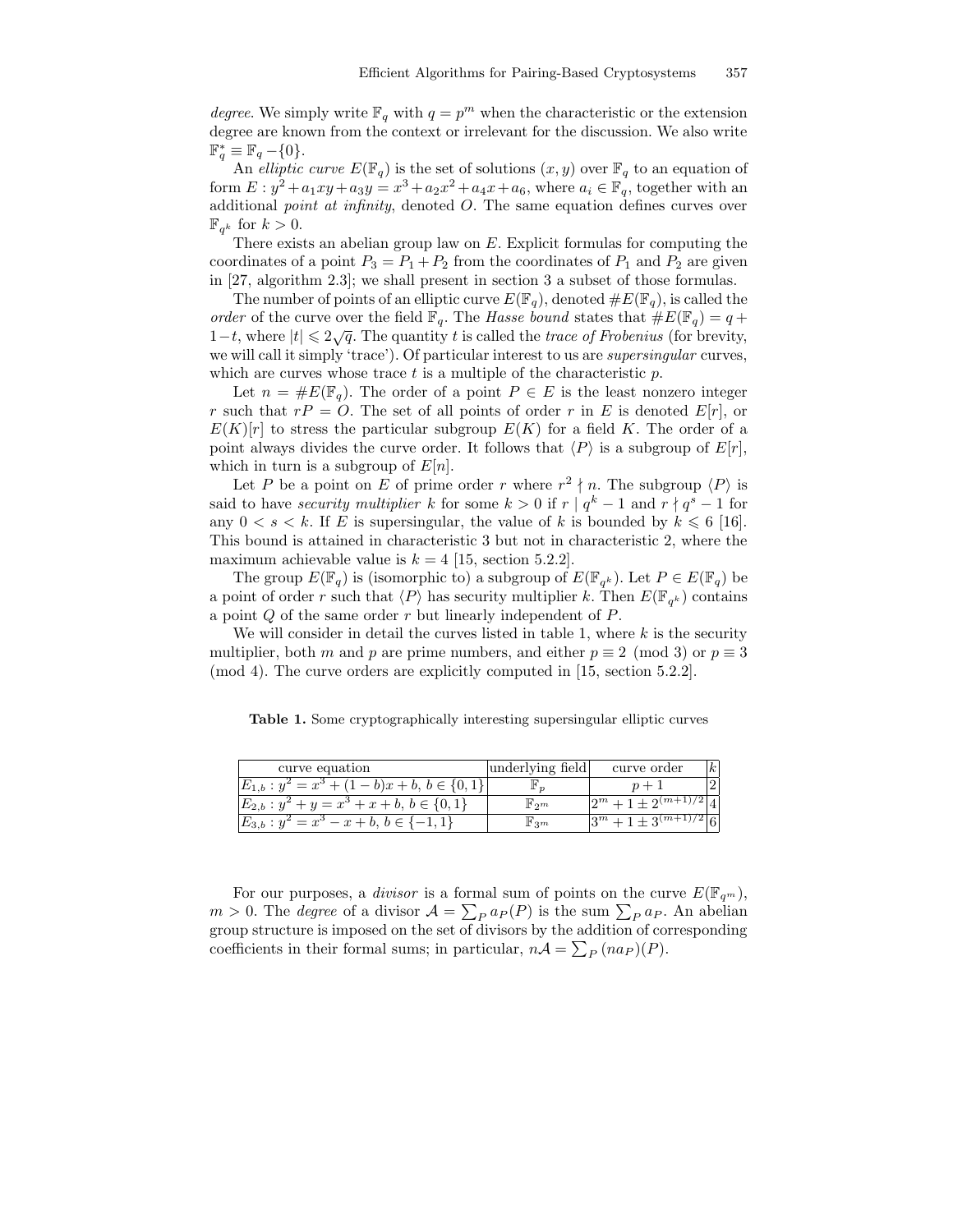Let  $f: E(\mathbb{F}_{q^k}) \to \mathbb{F}_{q^k}$  be a function on the curve and let  $\mathcal{A} = \sum_{P} a_P(P)$  be a divisor of degree 0. We define  $f(\mathcal{A}) \equiv \prod_P f(P)^{ap}$ . Note that, since  $\sum_P a_P = 0$ ,  $f(\mathcal{A}) = (cf)(\mathcal{A})$  for any factor  $c \in \mathbb{F}_{q^k}^*$ . The divisor of a function f is  $(f) \equiv$  $\sum_P \text{ord}_P(f)(P)$  where  $\text{ord}_P(f)$  is the order of the zero or pole of f at P (if f has no zero or pole at P, then  $\text{ord}_P(f) = 0$ . A divisor A is called *principal* if  $\mathcal{A} = (f)$  for some function  $(f)$ . It is known [15, theorem 2.25] that a divisor  $\mathcal{A} =$  $\mathcal{A} = (f)$  for some function (f). It is known [15, theorem 2.25] that a divisor  $\mathcal{A} = \sum_{P} a_P(P)$  is principal if and only if the degree of  $\mathcal{A}$  is zero and  $\sum_{P} a_P P = O$ . Two divisors A and B are equivalent, and we write  $A \sim B$ , if their difference  $A-B$  is a principal divisor. Let  $P \in E[n]$  where n is coprime to q, and let  $A_P$  be a divisor equivalent to  $(P) - (O)$ ; under these circumstances the divisor  $n \mathcal{A}_P$  is principal, and hence there is a function  $f_P$  such that  $(f_P) = nAp = n(P) - n(O)$ .

Let  $\ell$  be a natural number coprime to q. The Tate pairing of order  $\ell$  is the map  $e_\ell : E(\mathbb{F}_q)[\ell] \times E(\mathbb{F}_{q^k})[\ell] \to \mathbb{F}_{q^k}^*$  defined<sup>1</sup> as  $e_\ell(P,Q) = f_P(\mathcal{A}_Q)^{(q^k-1)/\ell}$ . It satisfies the following properties:

- (Bilinearity)  $e_{\ell}(P_1 + P_2, Q) = e_{\ell}(P_1, Q) \cdot e_{\ell}(P_2, Q)$  and  $e_{\ell}(P, Q_1 + Q_2) =$  $e_{\ell}(P, Q_1) \cdot e_{\ell}(P, Q_2)$  for all  $P, P_1, P_2 \in E(\mathbb{F}_q)[\ell]$  and all  $Q, Q_1, Q_2 \in E(\mathbb{F}_{q^k})[\ell]$ . It follows that  $e_{\ell}(aP,Q) = e_{\ell}(P,aQ) = e_{\ell}(P,Q)^{a}$  for all  $a \in \mathbb{Z}$ .
- (Non-degeneracy) If  $e_{\ell}(P,Q) = 1$  for all  $Q \in E(\mathbb{F}_{q^k})[\ell]$ , then  $P = Q$ . Alternatively, for each  $P \neq O$  there exists  $Q \in E(\mathbb{F}_{q^k})[\ell]$  such that  $e_{\ell}(P,Q) \neq 1$ .
- (Compatibility) Let  $\ell = h\ell'$ . If  $P \in E(\mathbb{F}_q)[\ell]$  and  $Q \in E(\mathbb{F}_{q^k})[\ell']$ , then  $e_{\ell'}(hP,Q) = e_{\ell}(P,Q)^h.$

Notice that, because  $P \in E(\mathbb{F}_q)$ ,  $f_P$  is a rational function with coefficients in  $\mathbb{F}_q$ .

# 3 Scalar Multiplication in Characteristic 3

Arithmetic on the curve  $E_{3,b}$  is performed according to the following rules. Let  $P_1 = (x_1, y_1), P_2 = (x_2, y_2), P_3 = P_1 + P_2 = (x_3, y_3)$ . By definition,  $-O = O$ ,  $-P_1 = (x_1, -y_1), P_1 + O = O + P_1 = P_1$ . Furthermore,

$$
P_1 = -P_2 \Rightarrow P_3 = O.
$$
  
\n
$$
P_1 = P_2 \Rightarrow \lambda \equiv 1/y_1, x_3 = x_1 + \lambda^2, y_3 = -(y_1 + \lambda^3).
$$
  
\n
$$
P_1 \neq -P_2, P_2 \Rightarrow \lambda \equiv \frac{y_2 - y_1}{x_2 - x_1}, x_3 = \lambda^2 - (x_1 + x_2), y_3 = y_1 + y_2 - \lambda^3.
$$

These rules in turn give rise to the double-and-add method to compute scalar multiples  $V = kP, k \in \mathbb{Z}$ . Let the binary representation of  $k > 0$  be  $k =$  $(k_t \dots k_1 k_0)_2$  where  $k_i \in \{0,1\}$  and  $k_t \neq 0$ . Computation of  $V = kP \equiv P + P +$  $\cdots + P$  (with k terms) proceeds as follows.

 $^{\rm 1}$  This definition differs from those given in  $[5,6]$  in that we restrict the first argument of  $e_\ell$  to  $E(\mathbb{F}_q)[\ell]$  and the second argument to  $E(\mathbb{F}_{q^k})[\ell]$  instead of  $E(\mathbb{F}_{q^k})[\ell]$  and  $E(\mathbb{F}_{q^k})/E(\mathbb{F}_{q^k})$  respectively, and we raise  $f_P(\mathcal{A}_Q)$  to the power  $(q^k-1)/\ell$ , so that  $e_\ell$  maps to certain uniquely determined coset representatives. However, our definition keeps the properties listed above unchanged, and captures the essential properties needed in practice for cryptographical purposes.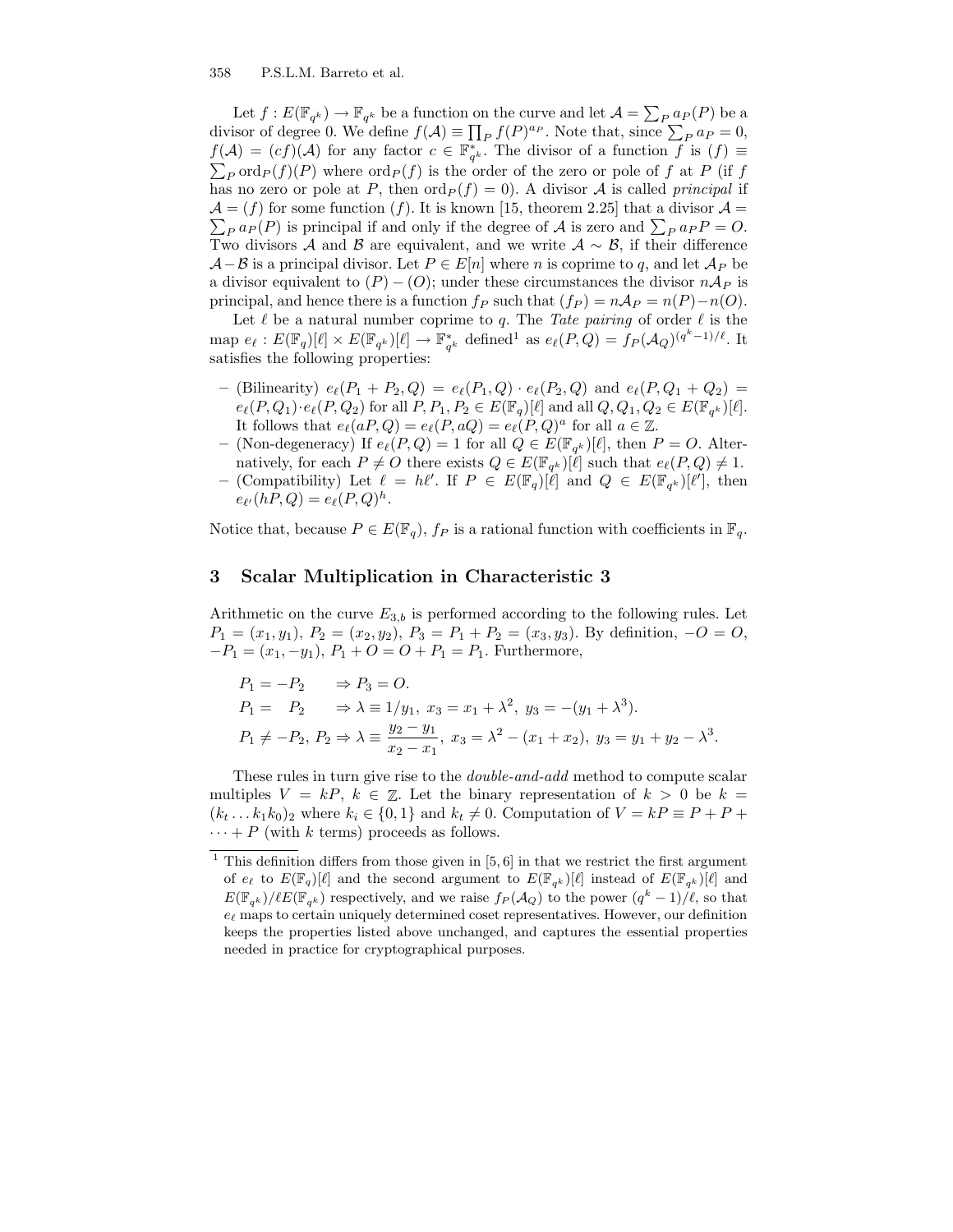#### Double-and-add scalar multiplication:

set 
$$
V \leftarrow P
$$
  
for  $i \leftarrow t - 1, t - 2, ..., 1, 0$  do {  
set  $V \leftarrow 2V$   
if  $k_i = 1$  then set  $V \leftarrow V + P$   
}  
return  $V$ 

By extension, one defines  $0P = O$  and  $(-k)P = k(-P) = -(kP)$ .

Several improvements to this basic algorithm are well known [1, 17]. However, one can do much better than this, as we will now see.

## 3.1 Point Tripling

In characteristic 3, *point tripling* for the supersingular curve  $E_{3,b}$  can be done in time  $O(m)$  in polynomial basis, or simply  $O(1)$  in hardware using normal basis. Indeed, since the cubing operation is linear in characteristic 3, given  $P = (x, y)$ one computes  $3P = (x_3, y_3)$  with the formulas:

$$
x_3 = (x^3)^3 - b
$$
  

$$
y_3 = -(y^3)^3
$$

These formulas are derived from the basic arithmetic formulas above in a straightforward way.

The linearity of point tripling corresponds to that of point doubling for supersingular curves in characteristic 2, as discovered by Menezes and Vanstone [18], and it leads to a triple-and-add scalar multiplication algorithm much faster than the double-and-add method. Let the signed ternary representation of  $k$ be  $k = (k_t \dots k_1 k_0)_2$  where  $k_i \in \{-1, 0, 1\}$  and  $k_t \neq 0$ . Computation of  $V = kP$ proceeds as follows.

## Triple-and-add scalar multiplication:

set 
$$
V \leftarrow P
$$
 if  $k_t = 1$ , or  $V \leftarrow -P$  if  $k_t = -1$   
for  $i \leftarrow t - 1, t - 2, ..., 1, 0$  do {  
set  $V \leftarrow 3V$   
if  $k_i = 1$  then set  $V \leftarrow V + P$   
if  $k_i = -1$  then set  $V \leftarrow V - P$   
}  
return  $V$ 

Obviously, the same advanced techniques used for the double-and-add method can be easily applied to triple-and-add.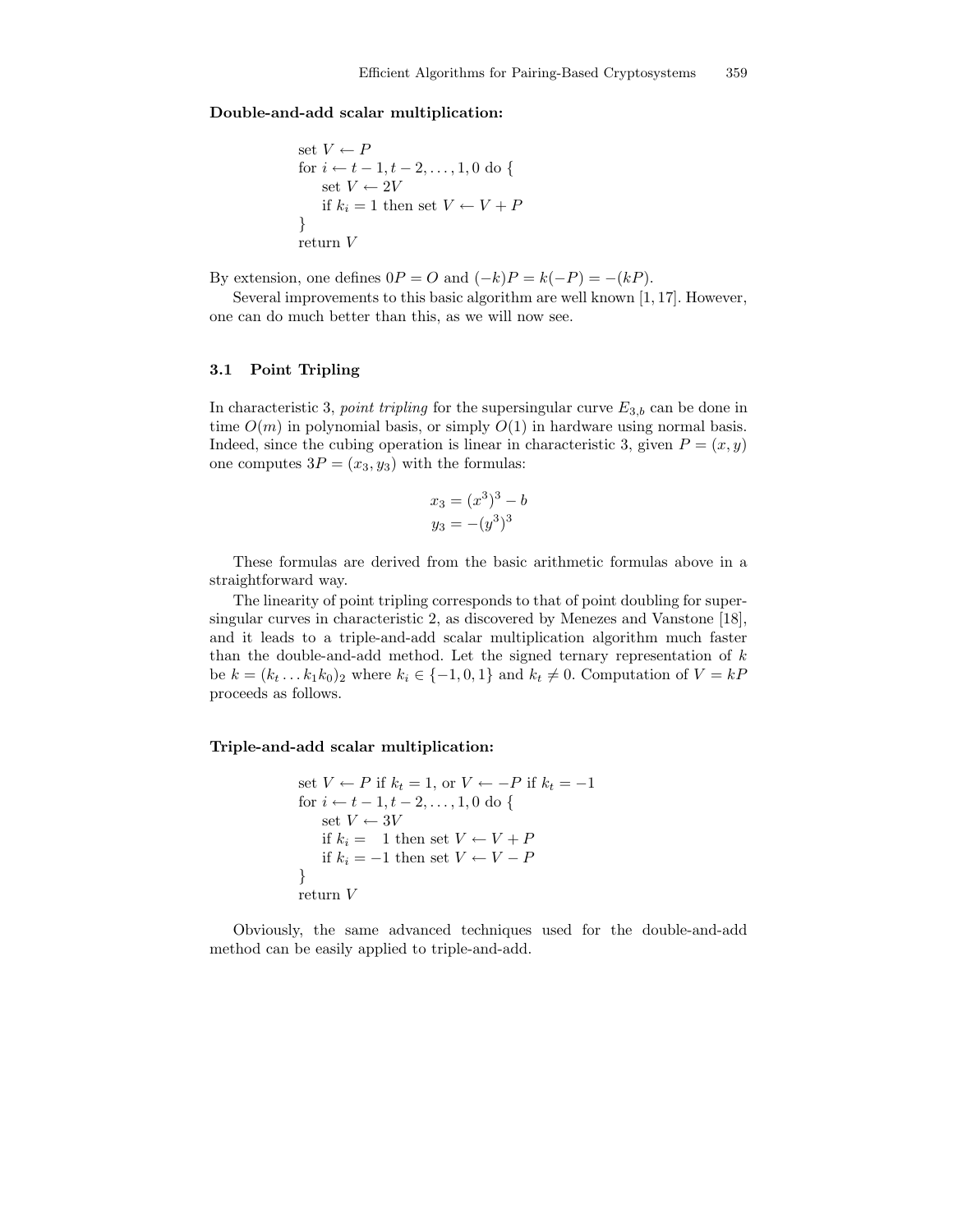360 P.S.L.M. Barreto et al.

#### 3.2 Projective Coordinates

Koblitz [12] describes a method to add curve points in characteristic 3 in projective coordinates with 10 multiplications. Actually, point addition can be done with only 9 multiplications. Let  $P_1 = (x_1, y_1, z_1), P_2 = (x_2, y_2, 1)$ ; one computes  $P_3 = P_1 + P_2 = (x_3, y_3, z_3)$  as:

$$
A \leftarrow x_2 z_1 - x_1, B \leftarrow y_2 z_1 - y_1, C \leftarrow A^3, D \leftarrow C - z_1 B^2,
$$
  
 $x_3 \leftarrow x_1 C - AD, y_3 \leftarrow BD - y_1 C, z_3 \leftarrow z_1 C.$ 

To recover  $P_3$  in affine coordinates one just sets  $P_3 = (x_3/z_3, y_3/z_3)$ . This involves one single inversion, which is usually only performed at the end of a scalar multiplication.

# 4 Square Root Extraction

One can use the elliptic curve equation  $E : y^2 = f(x)$  over  $\mathbb{F}_q$ , where  $f(x)$  is a cubic polynomial, to obtain a compact representation of curve points. The idea is to use a single bit from the ordinate  $y$  as a selector<sup>2</sup> between the two solutions of the equation  $y^2 = f(x)$  for a given x.

In a finite field  $\mathbb{F}_{p^m}$  where  $p \equiv 3 \pmod{4}$  and odd m, the best algorithm known [4,17] to compute a square root executes  $O(m^3)$ , or more precisely  $O(m^3 \log p)$ ,  $\mathbb{F}_p$  operations. By that method, a solution of  $x^2 = a$  is given by  $x = a^{(p^m+1)/4}$ , assuming a is a quadratic residue.

We first notice that, if  $m = 2k + 1$  for some k:

$$
\frac{p^{m}+1}{4} = \frac{p+1}{4} \left[ p(p-1) \sum_{i=0}^{k-1} (p^{2})^{i} + 1 \right],
$$

so that

$$
a^{(p^m+1)/4} = [(a^{\sum_{i=0}^{k-1} (p^2)^i})^{p(p-1)} \cdot a]^{(p+1)/4}.
$$

These relations can be verified by straightforward induction. The quantity  $a^{\sum_{i=0}^{k-1}u^i}$  where  $u=p^2$  can be efficiently computed in an analogous fashion to Itoh-Teechai-Tsujii inversion [9], based on the Frobenius map in characteristic p:

$$
a^{1+u+\cdots+u^{k-1}}=\begin{cases} (a^{1+u+\cdots+u^{\lfloor k/2\rfloor-1}})\cdot (a^{1+u+\cdots+u^{\lfloor k/2\rfloor-1}})^{u^{\lfloor k/2\rfloor}}, & k \text{ even},\\ ((a^{1+u+\cdots+u^{\lfloor k/2\rfloor-1}})\cdot (a^{1+u+\cdots+u^{\lfloor k/2\rfloor-1}})^{u^{\lfloor k/2\rfloor}})^{u}\cdot a, & k \text{ odd}. \end{cases}
$$

Notice that raising to a power of  $p$  is a linear operation in characteristic  $p$ (and almost for free in normal basis representation). It can be easily verified

<sup>&</sup>lt;sup>2</sup> In certain cryptographic applications one can simply discard  $y$ . This happens, for instance, in BLS signatures  $[3]$ , where one only keeps the abscissa x as signature representative. Notice that one could discard the ordinates of public keys as well without affecting the security level.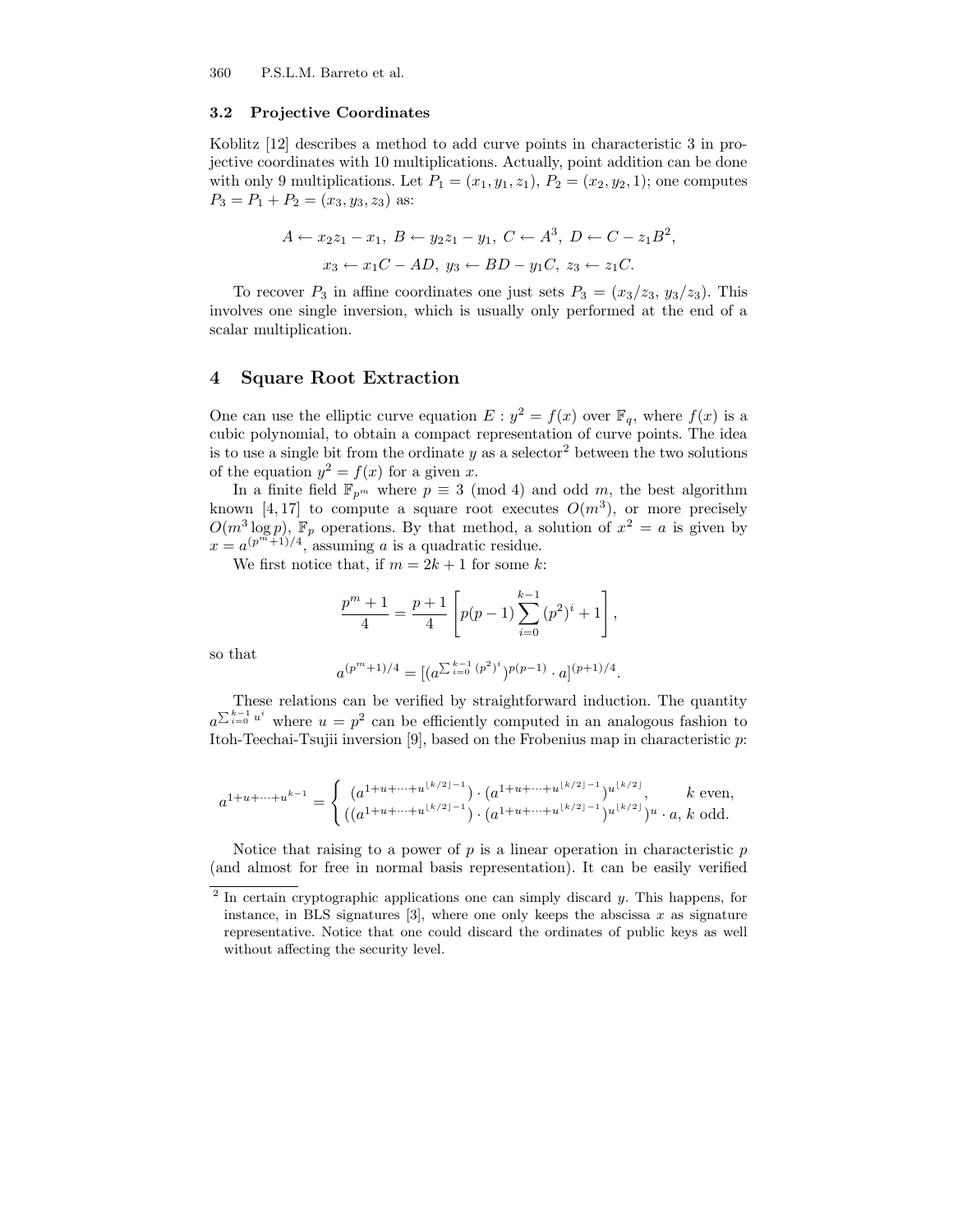by induction that this method requires  $|\lg k| + \omega(k) - 1$  field multiplications, where  $\omega(k)$  is the Hamming weight of the binary representation of k. Additional  $O(\log p)$  multiplications are needed to complete the square root evaluation due to the extra multiplication by a and to the raisings to  $p-1$  and  $(p+1)/4$ , which can be done with a conventional exponentiation algorithm<sup>3</sup>. The overall cost is  $O(m^2(\log m + \log p))$   $\mathbb{F}_p$  operations to compute a square root. If the characteristic  $p$  is fixed and small compared to  $m$ , the complexity is simply  $O(m^2 \log m)$   $\mathbb{F}_p$  operations.

Similar recurrence relations hold for a variant of Atkin's algorithm [21, section A.2.5] for computing square roots in  $\mathbb{F}_{p^m}$  when  $p \equiv 5 \pmod{8}$  and odd m, with the same  $O(m^2(\log m + \log p))$  complexity. The details are left to the reader.

The general case is unfortunately not so easy. Neither the Tonelli-Shanks algorithm [4] nor Lehmer's algorithm [21, section A.2.5] can benefit entirely from the above technique, although partial improvements that don't change the overall complexity are possible.

The above improvements are useful not only for pairing-based cryptosystems, but for more conventional schemes as well (see e.g. [12, section 6]).

# 5 Computing the Tate Pairing

In this section we propose several improvements to Miller's algorithm [19] for computing the Tate pairing in the cases of cryptographical interest. Let  $P \in$  $E(\mathbb{F}_q)[\ell]$  and  $Q \in E(\mathbb{F}_{q^k})[\ell]$  be linearly independent points, and let  $n \equiv \#E(\mathbb{F}_q)$ . As we saw in section 2, the Tate pairing is defined as  $e_{\ell}(P,Q) = f_P (\mathcal{A}_Q)^{(q^k-1)/\ell}$ , where  $\mathcal{A}_{Q} \sim (Q) - (O)$  and  $(f_P) = \ell(P) - \ell(O)$ . Computation of the Tate pairing is helped by the following observations.

**Lemma 1.** The value  $q-1$  is a factor of  $(q^k-1)/r$  for any factor r of n for a supersingular elliptic curve over  $\mathbb{F}_q$  with security multiplier  $k > 1$ .

*Proof.* Since  $\mathbb{F}_q^*$  is a multiplicative subgroup of  $\mathbb{F}_{q^k}^*$ , it follows that  $\# \mathbb{F}_q^* \mid \# \mathbb{F}_{q^k}^*$ , i.e.  $q-1|q^k-1$ . On the other hand, it is known [15, section 5.2.2] that the order n of a supersingular curve with security multiplier  $k > 1$  does not divide  $q - 1$ , and hence no factor r of n does. Therefore  $(q^k-1)/r$  contains a factor  $q-1$ .  $\Box$ 

**Theorem 1.** Let r be a factor of n. As long as  $k > 1$ ,  $e_r(P,Q) = f_P(Q)^{(q^k-1)/r}$ for  $Q \neq O$ .

*Proof.* Suppose  $R \notin \{O, -P\}$  is some point on the curve. Let  $f'_P$  be a function with divisor  $(f'_P) = r(P + R) - r(R) \sim (f_P)$ , so that  $e_r(P,Q) = f'_P((Q) (O)$ <sup>( $q<sup>k</sup>-1$ )/r. Since P has coordinates in  $\mathbb{F}_p$ , and because  $f'_{P}$  does not have a zero</sup> or pole at O, we know that  $f'_{P}(O) \in \mathbb{F}_{q}^{*}$ . Thus  $f'_{P}((Q) - (O)) = f'_{P}(Q)/f'_{P}(O)$ .

<sup>&</sup>lt;sup>3</sup> If p is large, it may be advantageous to compute  $z^{p-1}$  as  $z^p/z$ , trading  $O(\log p)$ multiplications by one inversion.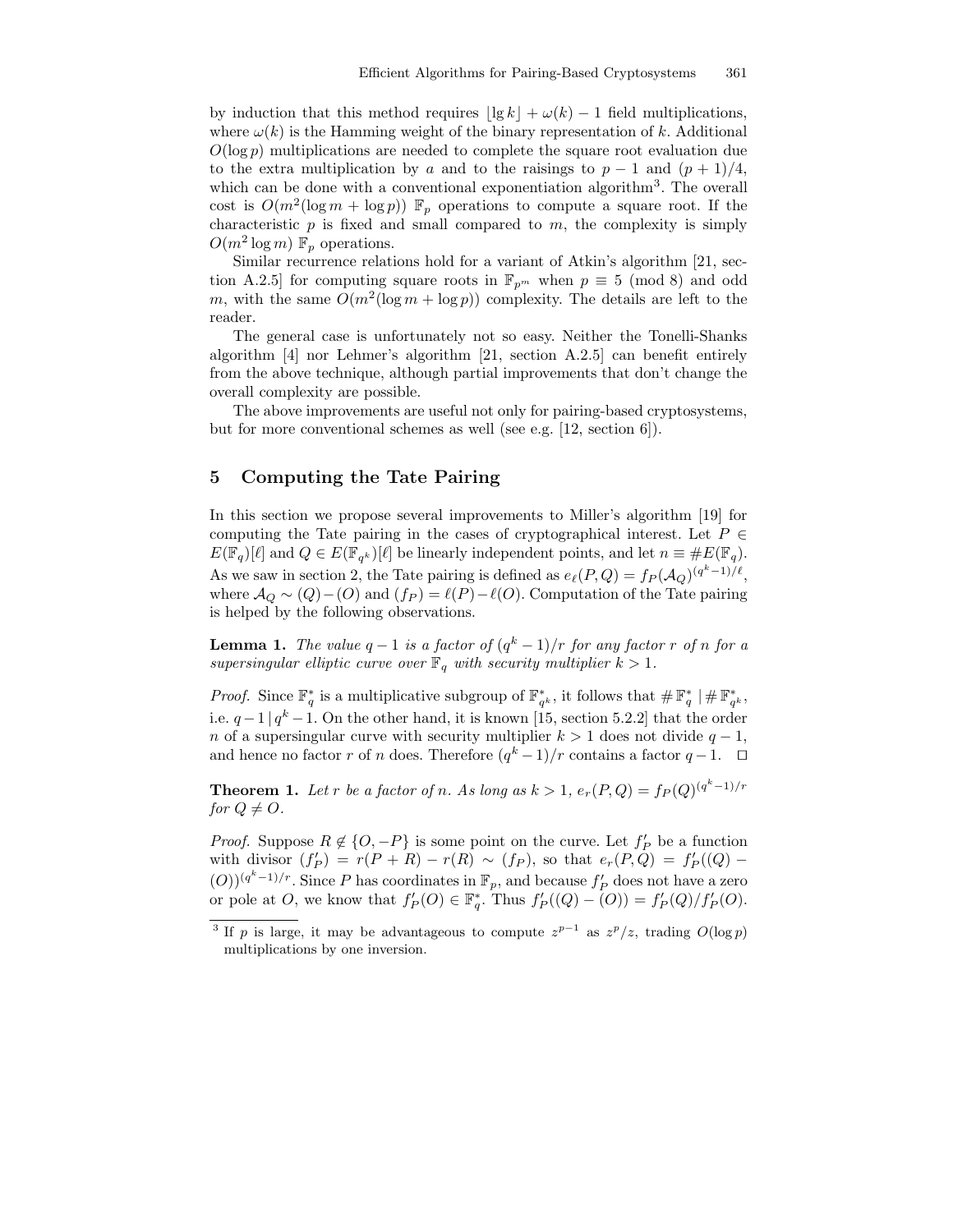By Fermat's Little Theorem for finite fields [13, lemma 2.3],  $f'_P(O)^{q-1} = 1$ . Lemma 1 then ensures that  $f'_{P}(O)^{(q^{k}-1)/r} = 1$ . Hence,  $f'_{P}(O)$  is an irrelevant factor and can be omitted from the Tate pairing computation, i.e.  $e_r(P,Q)$  $f'_{P}(Q)^{(q^{k}-1)/r}$ . Now consider P, Q to be fixed and R to be variable. Since the above statement holds for all  $R \notin \{O, -P\}$  we have that  $f'_{P}(Q)$  is a constant when viewed as a function of R, coinciding with the value of  $f_P(Q)$ . Therefore,  $e_r(P,Q) = f_P(Q)^{(q^k-1)/r}$ . The contract of the contract of the contract of the contract of the contract of the contract of the contract<br>The contract of the contract of the contract of the contract of the contract of the contract of the contract o

**Corollary 1.** One can freely multiply or divide  $f_P(Q)$  by any nonzero  $\mathbb{F}_q$  factor without affecting the pairing value.

The above corollary is not the same property that enables one to replace  $(f)$  by  $(cf)$ ; in particular, it does not hold for the Weil pairing. Notice that the special case  $Q = O$  where the theorem does not apply is trivially handled, since then  $e_r(P,Q) = 1$ .

In the next theorem, for each pair  $U, V \in E(\mathbb{F}_q)$  we define  $g_{U,V} : E(\mathbb{F}_{q^k}) \to$  $\mathbb{F}_{q^k}$  to be (the equation of) the line through points U and V (if  $U = V$ , then  $g_{U,V}$  is the tangent to the curve at U, and if either one of U, V is the point at infinity O, then  $g_{U,V}$  is the vertical line at the other point). The shorthand  $g_U$ stands for  $g_{U,-U}$ : if  $U = (u, v)$  and  $Q = (x, y)$ , then  $g_U(Q) = x - u$ .

**Theorem 2 (Miller's formula).** Let P be a point on  $E(\mathbb{F}_q)$  and  $f_c$  be a function with divisor  $(f_c) = c(P) - (cP) - (c - 1)(O)$ ,  $c \in \mathbb{Z}$ . For all  $a, b \in \mathbb{Z}$ ,  $f_{a+b}(Q) = f_a(Q) \cdot f_b(Q) \cdot g_{aP,bP}(Q)/g_{(a+b)P}(Q).$ 

Proof. The divisors of the line functions satisfy:

$$
(g_{aP,bP}) = (aP) + (bP) - (-(a+b)P) - 3(O),
$$
  
\n
$$
(g_{(a+b)P}) = ((a+b)P) + (-(a+b)P) - 2(O).
$$

Hence,  $(g_{aP,bP})-(g_{(a+b)P}) = (aP)+(bP)-((a+b)P)-(O)$ . From the definition of  $f_c$  we see that:

$$
(f_{a+b}) = (a+b)(P) - ((a+b)P) - (a+b-1)(O)
$$
  
= a(P) - (aP) - (a-1)(O)  
+ b(P) - (bP) - (b-1)(O)  
+ (aP) + (bP) - ((a+b)P) - (O)  
= (f<sub>a</sub>) + (f<sub>b</sub>) + (g<sub>aP,bP</sub>) - (g<sub>(a+b)P</sub>).

Therefore  $f_{a+b}(Q) = f_a(Q) \cdot f_b(Q) \cdot g_{aP,bP}(Q) / g_{(a+b)P}(Q)$ .

Notice that  $(f_0) = (f_1) = 0$ , so that  $f_0(Q) = f_1(Q) = 1$ . Furthermore,  $f_{a+1}(Q) =$  $f_a(Q) \cdot g_{aP,P}(Q)/g_{(a+1)P}(Q)$  and  $f_{2a}(Q) = f_a(Q)^2 \cdot g_{aP,aP}(Q)/g_{2aP}(Q)$ .

Let the binary representation of  $\ell \geq 0$  be  $\ell = (\ell_t, \ldots, \ell_1, \ell_0)$  where  $\ell_i \in \{0, 1\}$ and  $\ell_t \neq 0$ . Miller's algorithm computes  $f_P(Q) = f_{\ell}(Q), Q \neq O$  by coupling the above formulas with the double-and-add method to calculate  $\ell P$ :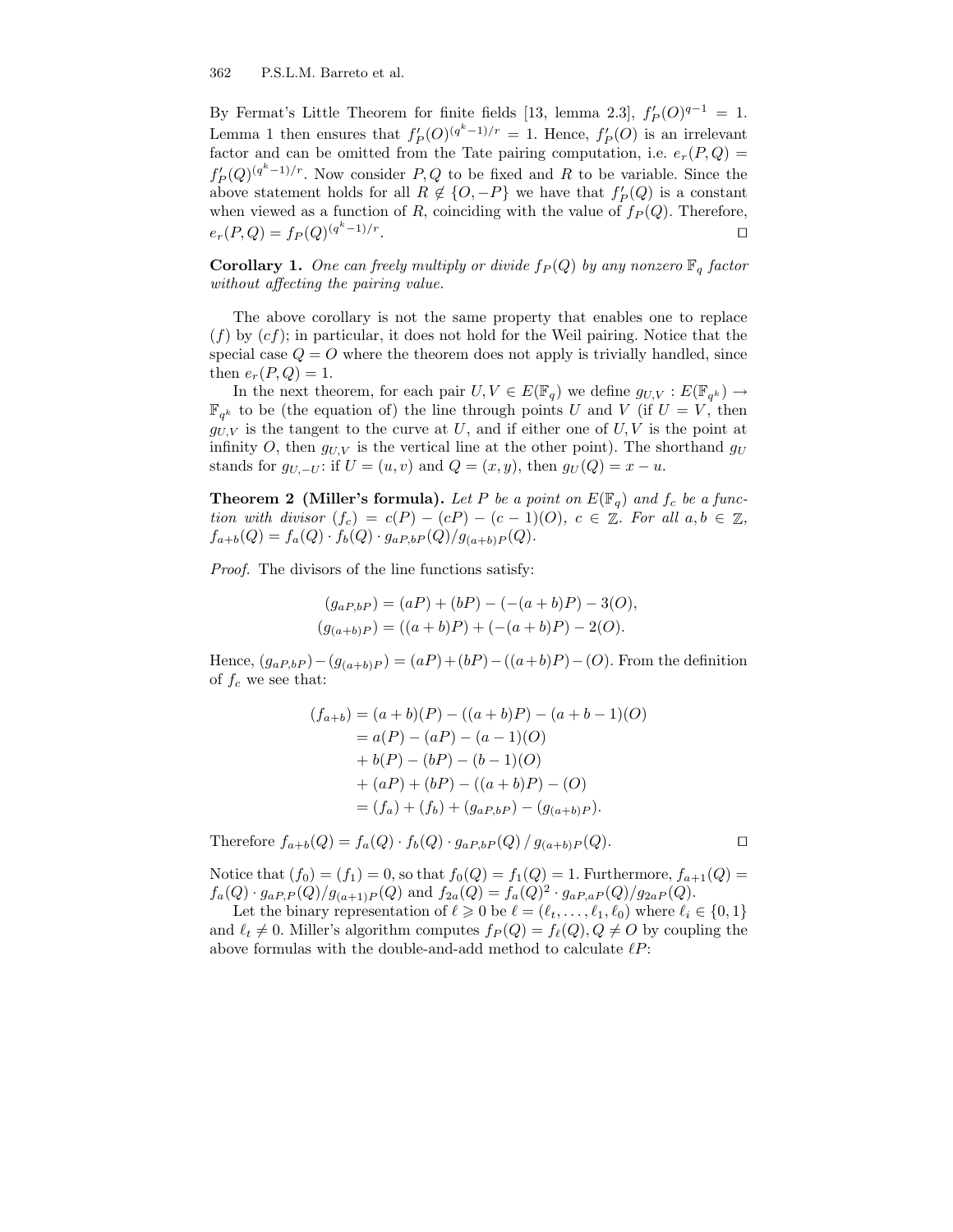#### Miller's algorithm:

set 
$$
f \leftarrow 1
$$
 and  $V \leftarrow P$   
for  $i \leftarrow t - 1, t - 2, ..., 1, 0$  do {  
set  $f \leftarrow f^2 \cdot g_{V,V}(Q)/g_{2V}(Q)$  and  $V \leftarrow 2V$   
if  $\ell_i = 1$  then set  $f \leftarrow f \cdot g_{V,P}(Q)/g_{V+P}(Q)$  and  $V \leftarrow V + P$   
}  
return  $f$ 

#### 5.1 Irrelevant denominators

We will now show that, when computing  $e_n(P, \phi(Q))$  where  $Q \in E(\mathbb{F}_q)$  and where  $\phi$  is a distortion map [32], the  $g_{2V}$  and  $g_{V+P}$  denominators in Miller's algorithm can be discarded. The choice of parameters is important, and is summarized in table 2. Notice that there is no entry for  $E_{1,1}$ .

| curve (see table 1) underlying field |                       | distortion map                         | conditions                                                 |
|--------------------------------------|-----------------------|----------------------------------------|------------------------------------------------------------|
| $E_{1.0}$                            | $\mathbb{F}_p, p > 3$ | $\phi_1(x, y) = (-x, iy)$              | $i\in\mathbb{F}_{p^2},$                                    |
|                                      |                       |                                        | $i^2 = -1$                                                 |
| $E_{2,b}, b \in \{0,1\}$             | $\mathbb{F}_{2^m}$    | $\phi_2(x, y) = (x + s^2, y + sx + t)$ | $s, t \in \mathbb{F}_{2^{4m}},$                            |
|                                      |                       |                                        | $s^4 + s = 0,$                                             |
|                                      |                       |                                        | $+ t + s^6 + s^2 = 0$                                      |
| $E_{3,b}, b \in \{-1,1\}$            | $\mathbb{F}_{3^m}$    | $\phi_3(x, y) = (-x + r_b, iy)$        | $r_b, i \in \mathbb{F}_{3^{6m}}$<br>$r_b^3 - r_b - b = 0,$ |
|                                      |                       |                                        |                                                            |
|                                      |                       |                                        |                                                            |

Table 2. Choice of distortion maps

Theorem 3. With the settings listed in table 2, the denominators in Miller's formula can be discarded altogether without changing the value of  $e_n(P,Q)$ .

Proof. We will show that the denominators become unity at the final powering in the Tate pairing.

– (Characteristic 2) Let  $q \equiv 2^m$ . From the defining condition  $s^4 = s$  it follows by induction that  $s^{4^t} = s$  for all  $t \geq 0$ ; in particular,  $s^{q^2} = s^{2^{2m}} = s$ , and hence  $(s^2)^{q^2} = s^2$ . The denominators in Miller's formula have the form  $g_U(\phi(Q)) \equiv x + s^2 + c$ , where  $x \in \mathbb{F}_q$  is the abscissa of Q and  $c \in \mathbb{F}_q$ , so that  $x^{q^2} = x$  and  $c^{q^2} = c$ . Hence,  $g_U(\phi(Q))^{q^2} = x^{q^2} + (s^2)^{q^2} + c^{q^2} =$  $x + s^2 + c = g_U(\phi(Q))$ , using the linearity of raising to powers of q in  $\mathbb{F}_q$ . It follows that  $g_U(\phi(Q))^{q^2-1} = 1$ . Now the exponent of the final powering in the Tate pairing has the form  $z = (q^4 - 1)/n = (q + 1 \pm \sqrt{2q})(q^2 - 1)$ , i.e.  $q^2 - 1 \mid z$ . Therefore,  $g_U(\phi(Q))^z = 1$ .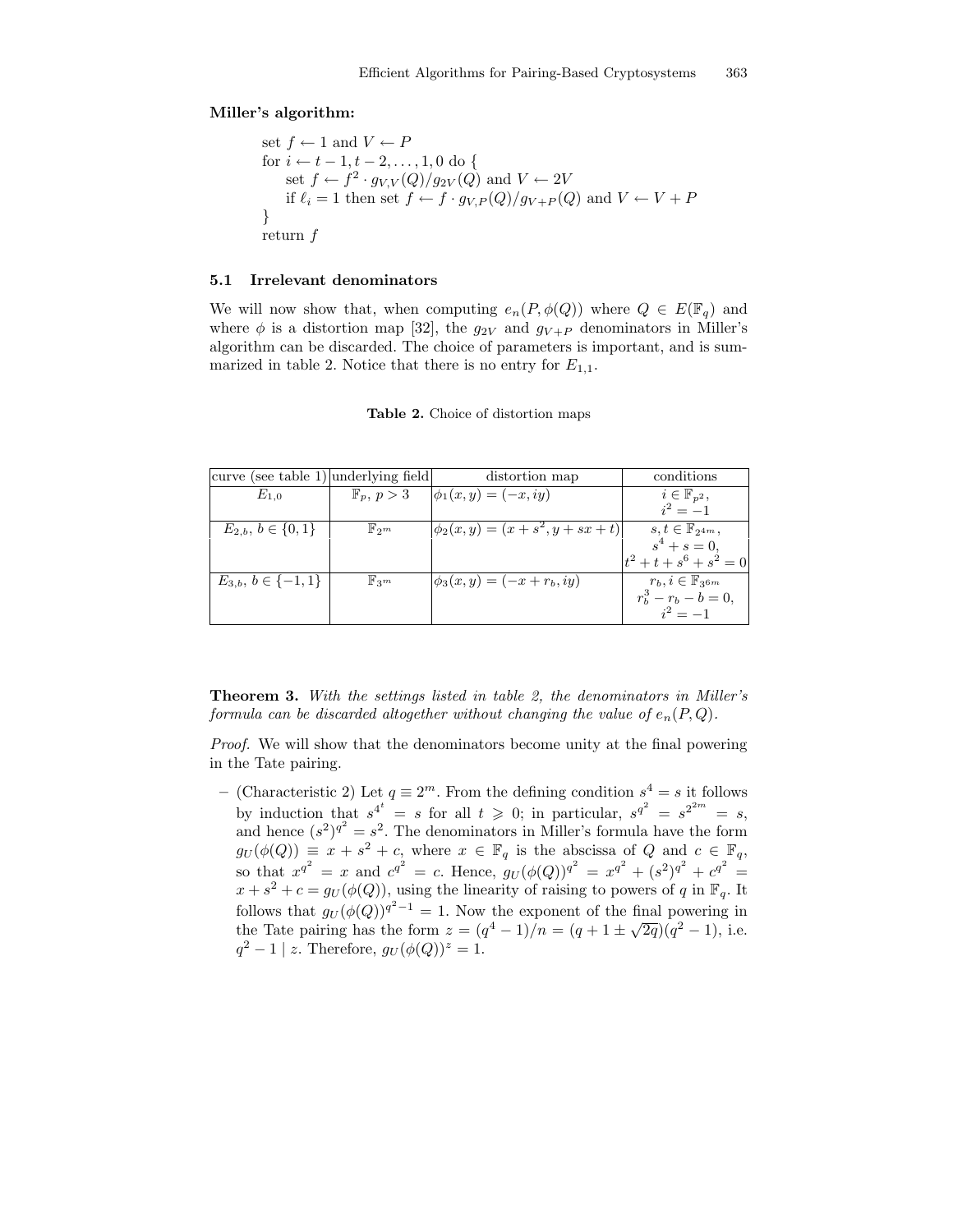- (Characteristic 3) Let  $q \equiv 3^m$ . From the defining condition  $r_b^3 r_b b = 0$ it follows by induction that  $r_b^{3^t} = r_b + b(t \mod 3)$  for all  $t \geq 0$ ; in particular,  $r_b^{q^3} = r_b^{3^{3m}} = r_b$ . The denominators in Miller's formula have the form  $g_U(\phi(Q)) \equiv r_b - x - c$ , where  $x \in \mathbb{F}_q$  is the abscissa of Q and  $c \in \mathbb{F}_q$ , so that  $x^{q^t} = x$  and  $c^{q^t} = c$  for all  $t \geq 0$ . Hence,  $g_U(\phi(Q))^{q^3} = r_b^{q^3} - x^{q^3} - c^{q^3} =$  $r_b - x - c = g_U(\phi(Q))$ , using the linearity of raising to powers of q in  $\mathbb{F}_q$ . It follows that  $g_U(\phi(Q))^{q^3-1} = 1$ . Now the exponent of the final powering in the Tate pairing has the form  $z = (q^6 - 1)/n = (q + 1 \pm \sqrt{3q})(q^3 - 1)(q + 1)$ , i.e.  $q^3 - 1 \mid z$ . Therefore,  $g_U(\phi(Q))^z = 1$ .
- (Characteristic  $p > 3$ ) The denominators in Miller's formula have the form  $g_U(\phi(Q)) \equiv -x - c$ , where  $x \in \mathbb{F}_p$  is the abscissa of Q and  $c \in \mathbb{F}_p$ . Hence,  $g_U(\phi(Q))^p = -x^p - c^p = -x - c = g_U(\phi(Q))$ , using the linearity of raising to p in  $\mathbb{F}_p$ . It follows that  $g_U(\phi(Q))^{p-1} = 1$ . Now the exponent of final powering in the Tate pairing is precisely  $z = (p^2 - 1)/n = p - 1$ . Therefore,  $g_U(\phi(Q))^z = 1.$

 $\Box$ 

One can alternatively couple the evaluation of  $f_n$  with the more efficient triple-and-add method in characteristic 3. To this end one needs a recursive formula for  $f_{3a}(Q)$ , which is easy to obtain from Miller's formula: the divisor of  $f_{3a}$  is  $(f_{3a}) = 3(f_a) + (g_{aP,aP}) + (g_{2aP,aP}) - (g_{2aP}) - (g_{3aP})$ , hence discarding the irrelevant denominators one obtains:

$$
f_{3b}(Q) = f_b^3(Q) \cdot g_{aP,aP}(Q) \cdot g_{2aP,aP}(Q).
$$

Notice that it is not necessary to actually compute  $2aP$ , because the coefficients of  $g_{2aP,aP}$  can be obtained from  $aP$  and  $3aP$ .

In characteristic 3, the tripling formula is by itself more efficient than the doubling formula, since the squaring operation, which takes  $O(m^2)$  time, is replaced by cubing, which has only linear complexity at most; besides, it is invoked only a fraction  $\log_3 2$  times compared to the doubling case. Furthermore, for the Tate pairing of order  $n = (3^{(m-1)/2} \pm 1)3^{(m+1)/2} + 1$  the contribution of the underlying scalar multiplication to the complexity of Miller's algorithm is only  $O(m^2)$  instead of  $O(m^3)$ , as it involves only two additions or one addition and one subtraction. An analogous observation holds for supersingular elliptic curves in characteristic 2.

An interesting observation is that, even if Miller's algorithm computes  $f_r(Q)$ for  $r \mid n$ , it is often the case that a technique similar to that used for square root extraction can be applied, reducing the number of point additions or subtractions from  $O(m)$  down to  $O(\log m)$ . However, we won't elaborate on this possibility, as the above choice is clearly faster.

#### 5.2 Choice of the Subgroup Order

Pairing evaluation over fields  $\mathbb{F}_{p^2}$  of general characteristic (as used, for instance, in the Boneh-Franklin identity-based cryptosystem [2]) with Miller's algorithm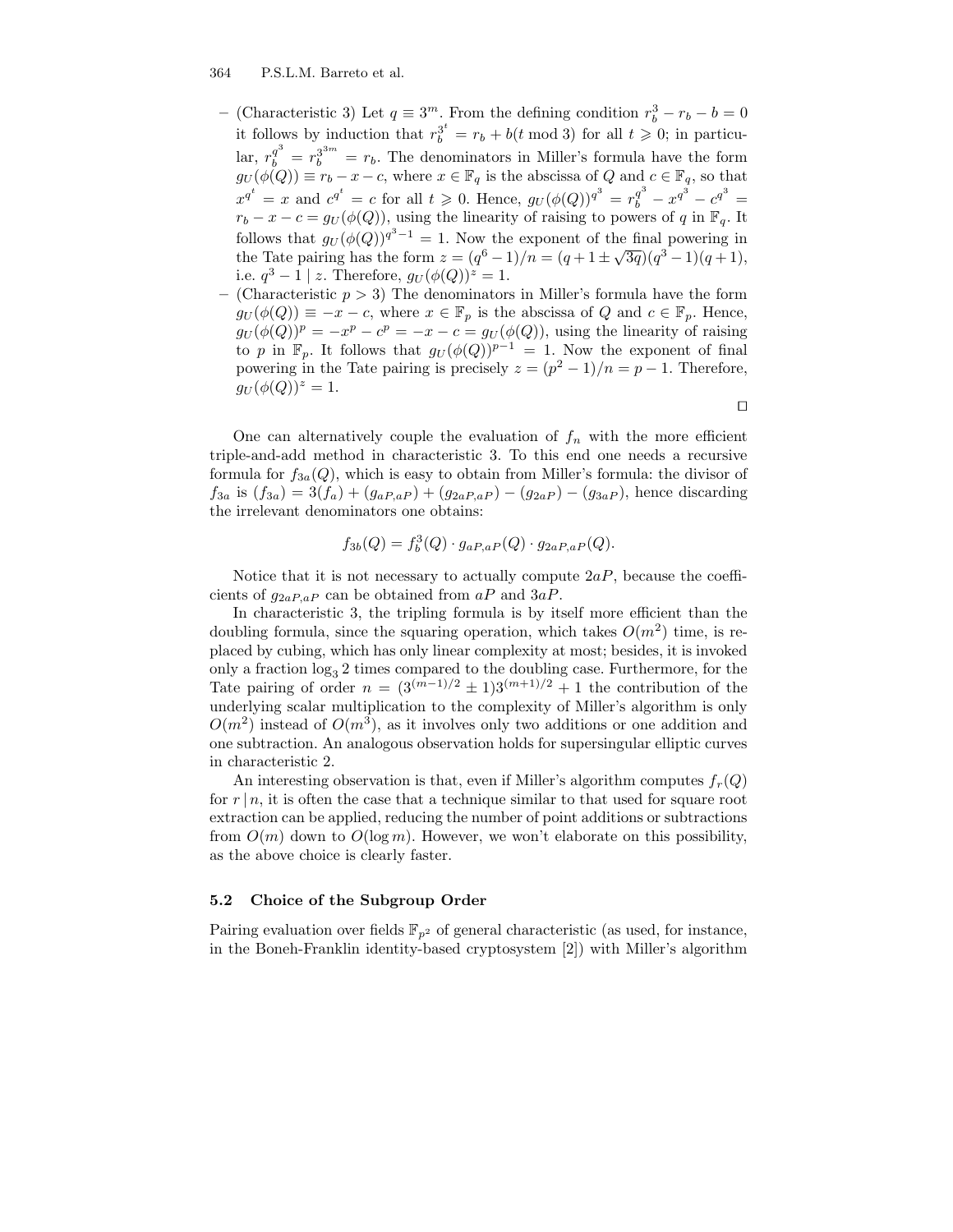can benefit from the above observations with a careful choice of parameters, particularly the size q of the subfield where calculations are performed. Instead of choosing a random subfield prime, use a Solinas prime [30] of form  $q = 2^{\alpha} \pm 2^{\beta} \pm 1$ (it is always possible to find such primes for practical subgroup sizes), since  $qP = (2^{\beta}(2^{\alpha-\beta} \pm 1) \pm 1)P$  involves only two additions or subtractions plus  $\alpha$ doublings.

#### 5.3 Speeding up the Final Powering

Evaluation of the Tate pairing  $e_n(P,Q)$ , where  $n \equiv \#E(\mathbb{F}_{p^m})$ , includes a final raising to the power of  $(p^{km}-1)/n$ . The powering is usually computed in  $O(m^3)$ steps. However, this exponent shows a rather periodical structure in base p. One can exploit this property in a fashion similar to the square root algorithm of section 4, reducing the computational effort to  $O(m^2 \log m)$  steps. As it turns out, it is actually possible to compute the power in only  $O(m^2)$  steps, by carefully exploiting the structure of the exponent. Details of this process are given in appendix A.2.

#### 5.4 Fixed-base Pairing Precomputation

Actual pairing-based cryptosystems often need to compute pairings  $e_n(P,Q)$ where P is either fixed (e.g. the base point on the curve) or used repeatedly (e.g. a public key). In these cases, the underlying scalar multiplication in Miller's algorithm can be executed only once to precompute the coefficients of the line functions  $g_U(Q)$ . The speedup resulting from this technique is more prominent for characteristic  $p > 3$ .

#### 5.5 MNT curves

Until recently, the only elliptic curves known to have embedding degree  $k \leq 6$ were supersingular like  $E_{2,b}$  and  $E_{3,b}$ . As it turns out, it is possible to construct ordinary (non-supersingular) curves with  $k \in \{3, 4, 6\}$ . Such curves were first described by Miyaji, Nakabayashi and Takano in [20]; we call them MNT curves.

Briefly, MNT curves are built with the complex multiplication (CM) method [1, chapter VIII]. The idea is to impose certain constraints on the form of the underlying finite field  $\mathbb{F}_q$ , the curve order n, and the trace of Frobenius t, which are linked to each other by the relation  $n = q + 1 - t$ . These in turn lead to further constraints on the form of the CM equation  $DV^2 = 4q - t^2$ , which for  $k \in \{3, 4, 6\}$  reduces to a Pell equation<sup>4</sup>, whose solution is well known [28].

MNT curves address concerns that supersingular curves may not be as secure as ordinary curves. They are suitable for variants of pairing-based cryptosystems that do not involve distortion maps, like the BLS variant of [3, section 3.5] or

<sup>4</sup> There is reason to believe that one can effectively construct MNT-like curves with  $k \in \{5, 8, 10, 12\}$ , for which the CM equation reduces to a quartic elliptic Diophantine equation [31]. However, we refrain from further investigating this possibility here.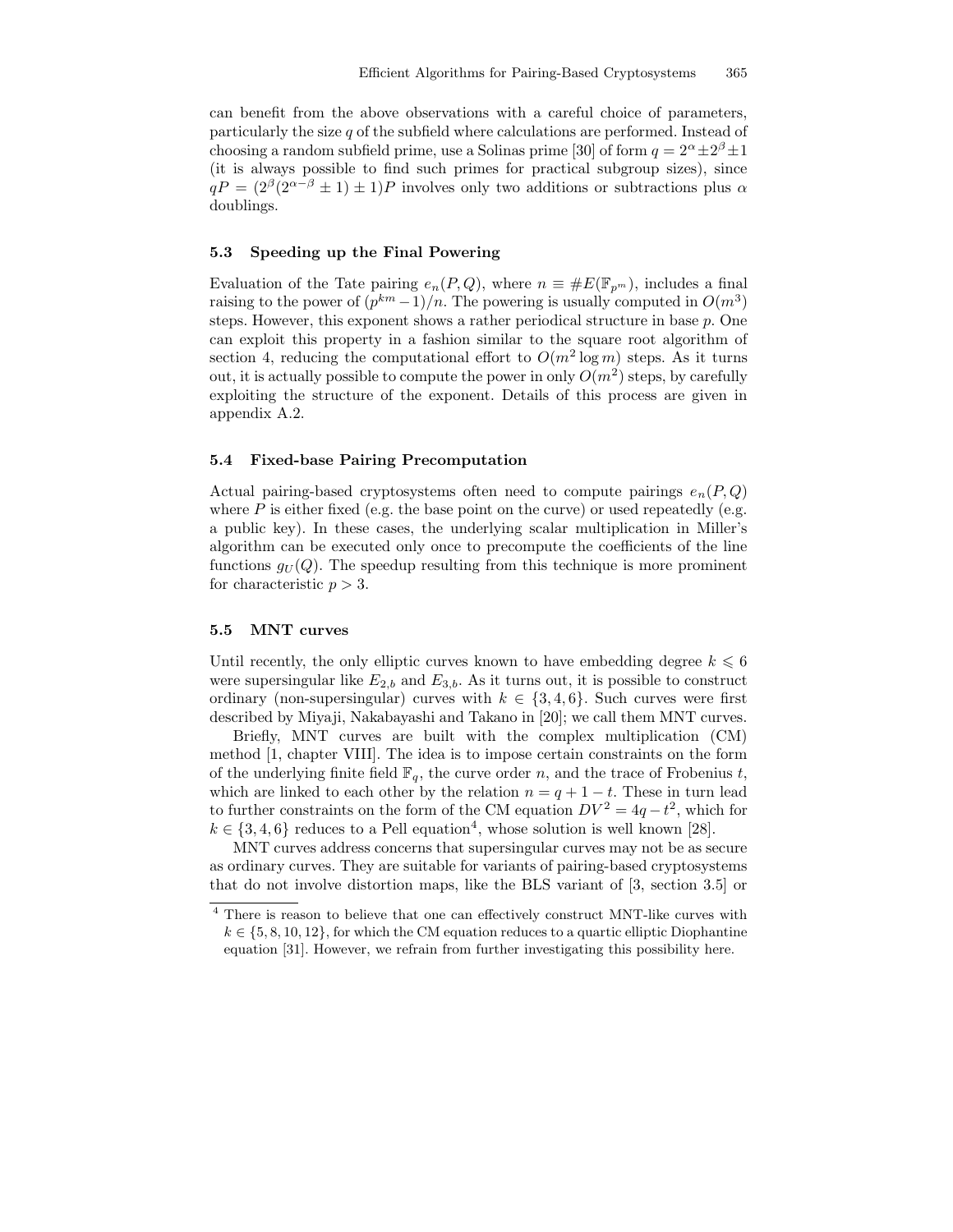the general IBE variants of [2, section 4] and [6, section 3]. In such systems, the pairings have the form  $e_{\ell}(P,Q)$  where  $P \in E(\mathbb{F}_q)$  and  $Q \in E(\mathbb{F}_{q^k})$ , and both are chosen so that  $e_{\ell}(P, Q) \neq 1$ .

An important property of the MNT criteria is that  $n | \Phi_k(q)$  but  $n | (q^k 1/\Phi_k(q)$ , where  $\Phi_k$  is the k-th cyclotomic polynomial. Due to this property, lemma 1 holds for MNT curves as well, and consequently, so do theorem 1 and corollary 1. Therefore, the deterministic version of Miller's algorithm presented in section 5 is equally valid for the MNT case. Furthermore, for even  $k$  it often happens that the point  $Q = (x, y)$  in the variant cryptosystems can be chosen so that  $x \in \mathbb{F}_{q^{k/2}}$  but  $y \notin \mathbb{F}_{q^{k/2}}$ ; with this setting<sup>5</sup>, denominator elimination as suggested in section 5.1 is also applicable.

# 6 Experimental Results

The heaviest operation in any pairing-based cryptosystem is the pairing computation. We give our timings for these operations in table 3.

| underlying base field timing      |      |
|-----------------------------------|------|
| $\mathbb{F}_{397}$                | 26.2 |
| $\mathbb{F}_{2^{271}}$            | 23.0 |
| $\mathbb{F}_p,  p =512$ bits      | 20.0 |
| $\mathbb{F}_p$ with preprocessing | 8.6  |

Table 3. Tate pairing computation times (in ms) on a PIII 1 GHz.

Boneh-Lynn-Shacham (BLS) signature generation is comparable to RSA or DSA signing at the same security level. Table 4 compares the signing times for the RSA, DSA (without precomputation), ECDSA (without precomputation), and BLS signature schemes. We consider two BLS implementations, namely, one using the curve  $E_{3,b}$  and one using an MNT curve.

Timings for BLS verification and Boneh-Franklin identity-based encryption (IBE) are listed in table 5. BLS signature verification speed for  $\mathbb{F}_{3^{97}}$  shows an improvement by a factor of about 55 over published timings. The performance of IBE is also comparable to other cryptosystems; the data refers to a curve over  $\mathbb{F}_p$  where  $|p|=512$  bits, using a subgroup of order q where q is a Solinas prime and  $|q| = 160$  bits.

The implementations in this section were written in  $C/C++$  and based on the MIRACL [26] library.

<sup>&</sup>lt;sup>5</sup> Representing  $\mathbb{F}_{q^k}$  in polynomial basis as  $\mathbb{F}_q[t]/R_k(t)$  and carefully choosing  $R_k(t)$ , it is quite easy to find a point Q satisfying these constraints. For instance, if  $R_k(t) =$  $t^k + t^2 + c$  for some  $c \in \mathbb{F}_q$ , one can show that a suitable Q can be found by restricting the coordinates to the form  $x = a_{k-2}t^{k-2} + a_{k-4}t^{k-4} + \cdots + a_2t^2 + a_0$ and  $y = b_{k-1}t^{k-1} + b_{k-3}t^{k-3} + \cdots + b_3t^3 + b_1t$ .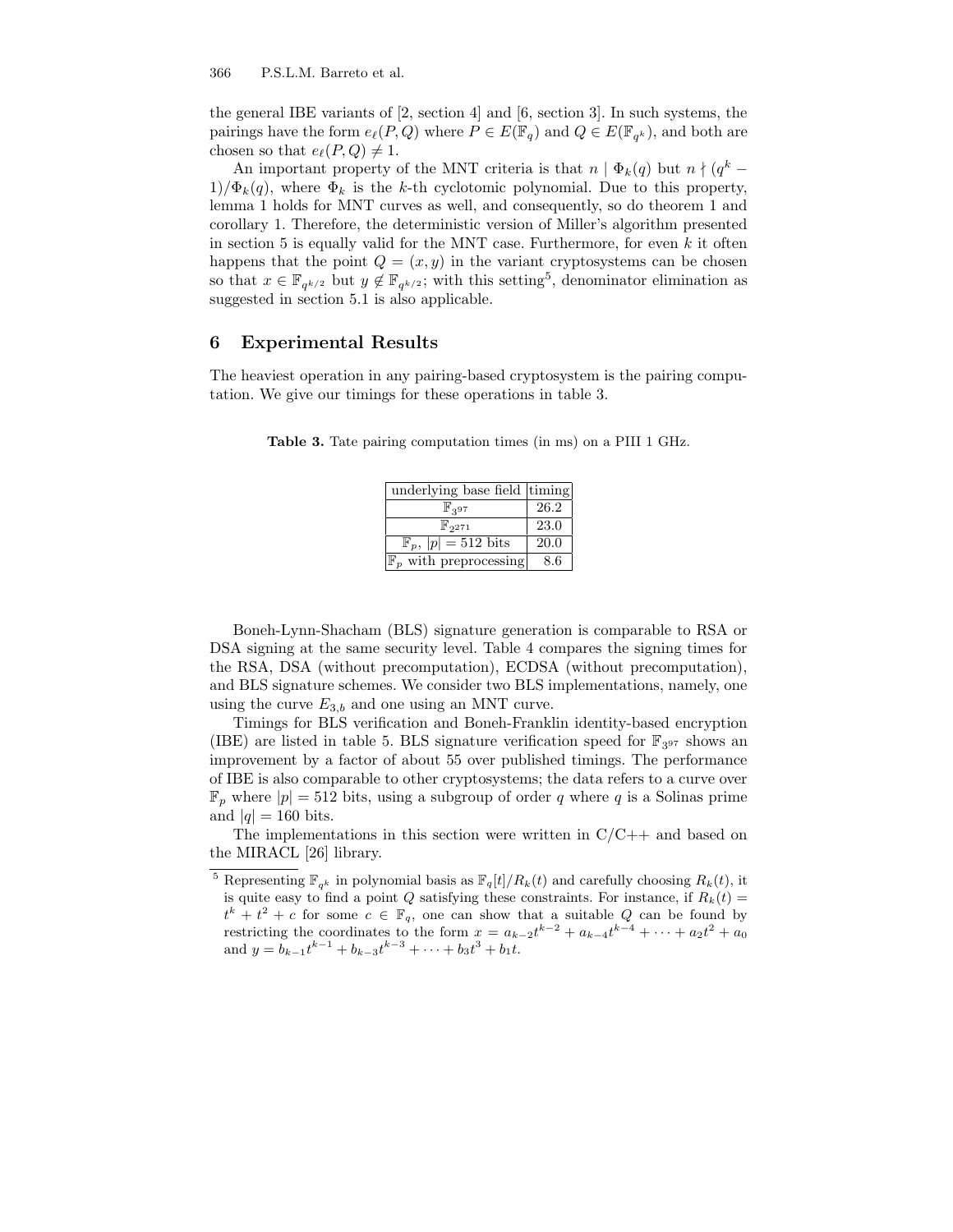| algorithm                                 |      | signing verification |
|-------------------------------------------|------|----------------------|
| RSA, $ n  = 1024$ bits, $ d  = 1007$ bits | 7.90 | 0.40                 |
| DSA, $ p  = 1024$ bits, $ q  = 160$ bits  | 4.09 | 4.87                 |
| $\mathbb{F}_p$ ECDSA, $ p =160$ bits      | 4.00 | 5.17                 |
| $\mathbb{F}_{2^{160}}$ ECDSA              | 5.77 | 7.15                 |
| $\mathbb{F}_{397}$ BLS (supersingular)    | 3.57 | 53.0                 |
| $\mathbb{F}_p$ BLS (MNT), $ p =157$ bits  | 2.75 | 81.0                 |

Table 4. Comparison of signing and verification times (in ms) on a PIII 1 GHz.

Table 5. BLS and IBE times (in ms) on a PIII 1 GHz.

| operation               | original $[3, 14]$ | ours                    |
|-------------------------|--------------------|-------------------------|
| <b>BLS</b> verification | 2900               | 53                      |
| <b>IBE</b> encryption   | 170                | $48$ (preprocessed: 36) |
| <b>IBE</b> decryption   | 140                | $30$ (preprocessed: 19) |

# 7 Conclusions and Acknowledgements

We have proposed several new algorithms to implement pairing-based cryptosystems. Our algorithms are all practical and lead to significant improvements, not only for the pairing evaluation process but to other operations as well, such as elliptic curve scalar multiplication and square root extraction.

An interesting line of further research is the application of these techniques to more general algebraic curves; for instance, a fast  $n$ -th root algorithm in the lines of the square root algorithm presented here would be useful for superelliptic curves. Investigating the conditions leading to composition operations computable in linear time in abelian varieties would also be of great interest.

We are very grateful to Dan Boneh, Steven Galbraith, Antoine Joux, Frederik Vercauteren, and the anonymous referees for their valuable comments and/or feedback regarding this work.

# References

- 1. I. Blake, G. Seroussi and N. Smart, "Elliptic Curves in Cryptography," Cambridge University Press, 1999.
- 2. D. Boneh and M. Franklin, "Identity-based encryption from the Weil pairing," Advances in Cryptology – Crypto'2001, Lecture Notes in Computer Science 2139, pp. 213–229, Springer-Verlag, 2001.
- 3. D. Boneh, B. Lynn, and H. Shacham, "Short signatures from the Weil pairing," Asiacrypt'2001, Lecture Notes in Computer Science 2248, pp. 514–532, Springer-Verlag, 2002.
- 4. H. Cohen, "A Course in Computational Algebraic Number Theory," Springer-Verlag, 1993.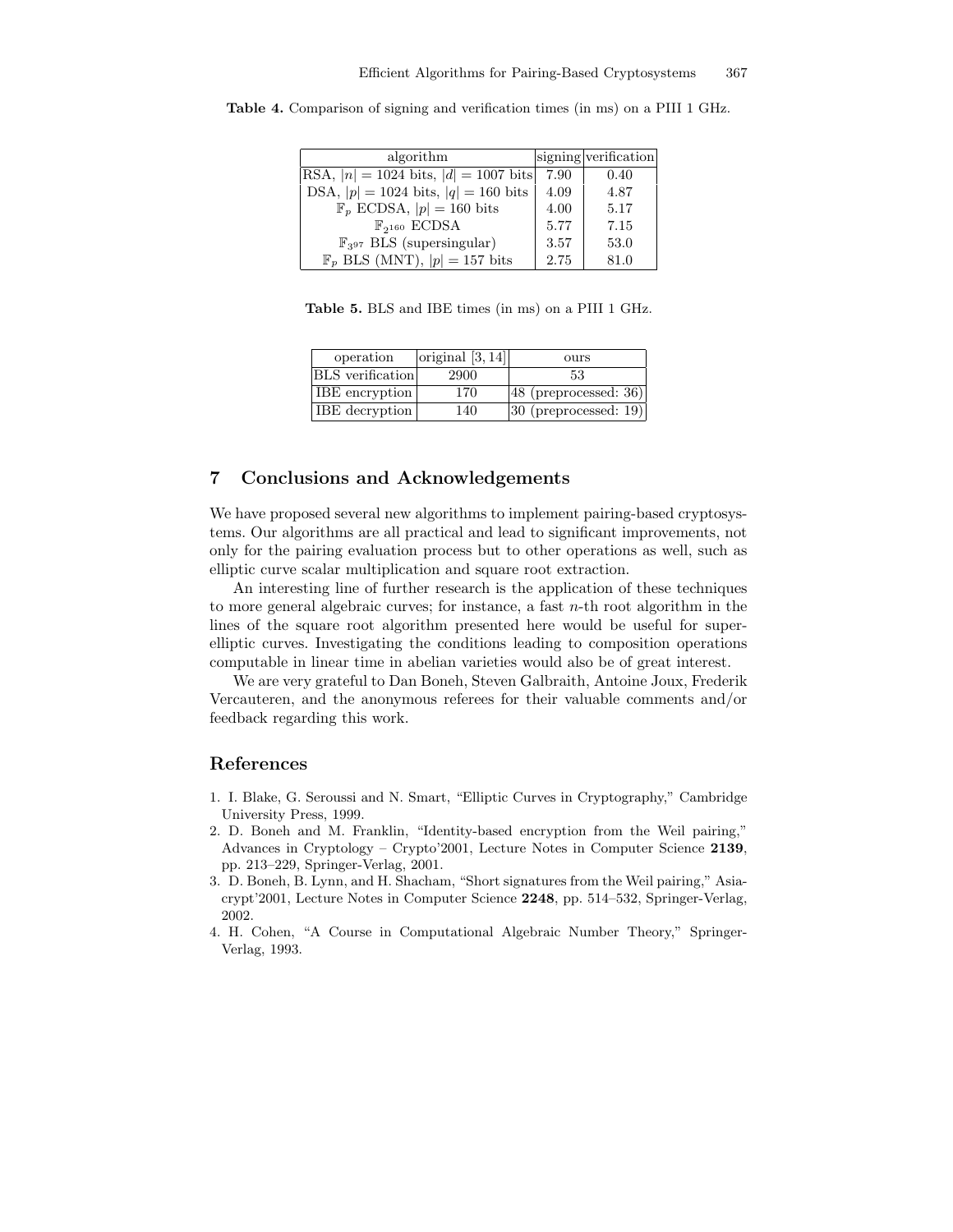- 5. G. Frey, M. Müller, and H. Rück, "The Tate Pairing and the Discrete Logarithm Applied to Elliptic Curve Cryptosystems," IEEE Transactions on Information Theory 45(5), pp. 1717–1719, 1999.
- 6. S. Galbraith, "Supersingular curves in cryptography," Asiacrypt'2001, Lecture Notes in Computer Science 2248, pp. 495–513, Springer-Verlag, 2002.
- 7. S. Galbraith, K. Harrison and D. Soldera, "Implementing the Tate pairing," Algorithm Number Theory Symposium – ANTS V, Lecture Notes in Computer Science 2369, Springer-Verlag, to appear.
- 8. F. Hess, "Exponent Group Signature Schemes and Efficient Identity Based Signature Schemes Based on Pairings," Cryptology ePrint Archive, Report 2002/012, available at http://eprint.iacr.org/2002/012/.
- 9. T. Itoh, O. Teechai and S. Tsujii, "A fast algorithm for computing multiplicative inverses in  $GF(2^m)$  using normal bases," Information and Computation 78, pp. 171– 177, 1988.
- 10. A. Joux, "A one-round protocol for tripartite Diffie-Hellman," Algorithm Number Theory Symposium – ANTS IV, Lecture Notes in Computer Science 1838, pp. 385– 394, Springer-Verlag, 2000.
- 11. A. Joux and K. Nguyen, "Separating Decision Diffie-Hellman from Diffie-Hellman in Cryptographic Groups," Cryptology ePrint Archive, Report 2001/003, available at http://eprint.iacr.org/2001/003/.
- 12. N. Koblitz, "An Elliptic Curve Implementation of the Finite Field Digital Signature Algorithm," Advances in Cryptology – Crypto'98, Lecture Notes in Computer Science 1462, pp. 327–337, Springer-Verlag, 1998.
- 13. R. Lidl and H. Niederreiter, "Finite Fields," Encyclopedia of Mathematics and its Applications 20, 2nd Ed. Cambridge University Press, 1997.
- 14. B. Lynn, "Stanford IBE library," available at http://crypto.stanford.edu/ibe/.
- 15. A.J. Menezes, "Elliptic Curve Public Key Cryptosystems," Kluwer International Series in Engineering and Computer Science, 1993.
- 16. A.J. Menezes, T. Okamoto and S.A. Vanstone, "Reducing elliptic curve logarithms to logarithms in a finite field," IEEE Transactions on Information Theory 39, pp. 1639–1646, 1993.
- 17. A.J. Menezes, P.C. van Oorschot and S.A. Vanstone, "Handbook of Applied Cryptography," CRC Press, 1997.
- 18. A.J. Menezes and S.A. Vanstone, "The implementation of elliptic curve cryptosystems," Advances in Cryptology – Auscrypt'90, Lecture Notes in Computer Science 453, pp. 2–13, Springer-Verlag, 1990.
- 19. V. Miller, "Short Programs for Functions on Curves," unpublished manuscript, 1986.
- 20. A. Miyaji, M. Nakabayashi, and S. Takano, "New explicit conditions of elliptic curve traces for FR-reduction," IEICE Trans. Fundamentals, Vol. E84 A, no. 5, May 2001.
- 21. IEEE Std 2000–1363, "Standard Specifications for Public Key Cryptography," 2000.
- 22. K.G. Paterson, "ID-based signatures from pairings on elliptic curves," Cryptology ePrint Archive, Report 2002/004, available at http://eprint.iacr.org/2002/004/.
- 23. K. Rubin and A. Silverberg, "Supersingular abelian varieties in cryptology," Advances in Cryptology – Crypto'2002, these proceedings.
- 24. R. Sakai, K. Ohgishi and M. Kasahara, "Cryptosystems based on pairing," 2000 Symposium on Cryptography and Information Security (SCIS2000), Okinawa, Japan, Jan. 26–28, 2000.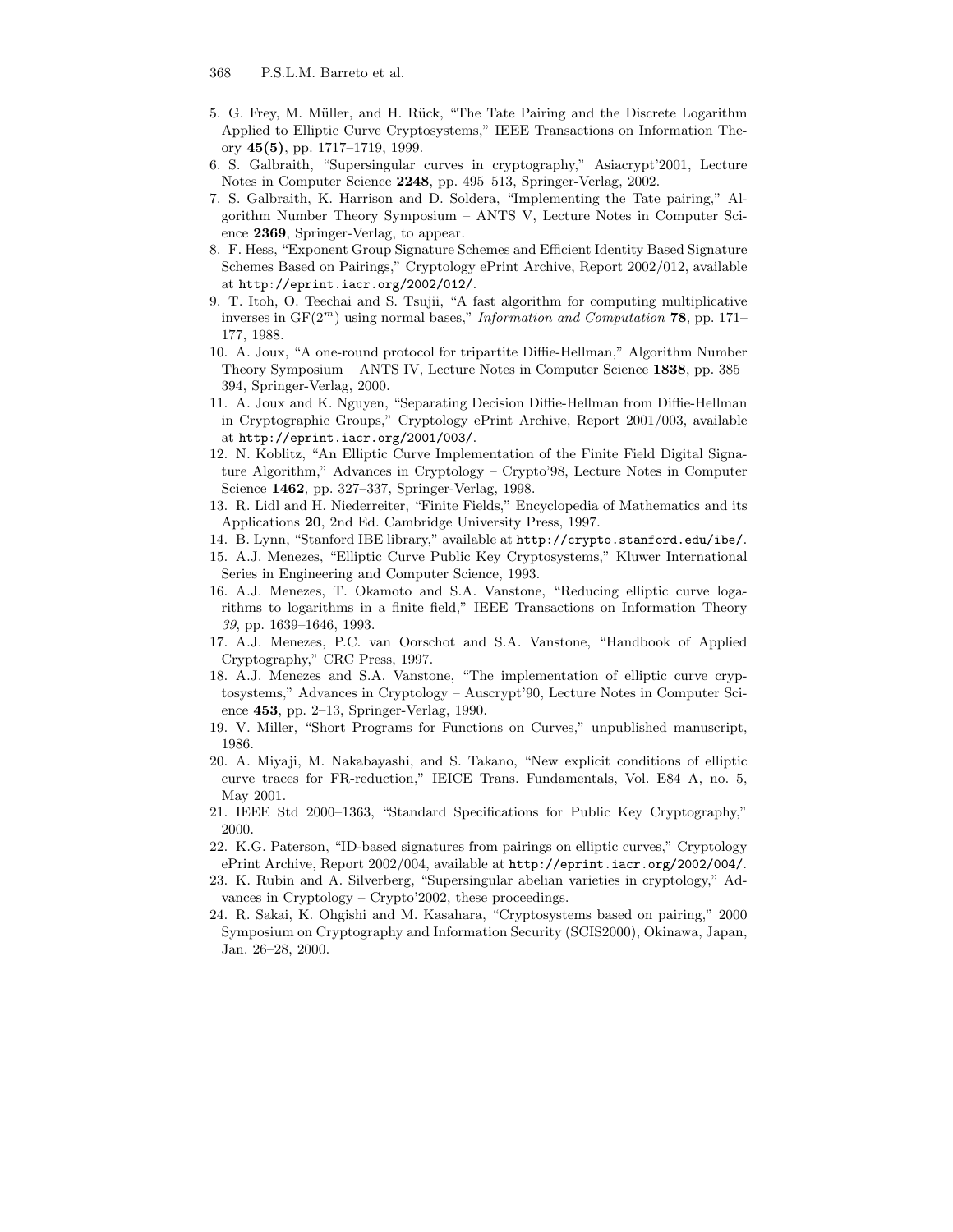- 25. R. Schroeppel, H. Orman, S. O'Malley, O. Spatscheck, "Fast Key Exchange with Elliptic Curve Systems," Advances in Cryptology – Crypto '95, Lecture Notes in Computer Science 963, pp. 43–56, Springer-Verlag, 1995.
- 26. M. Scott, "Multiprecision Integer and Rational Arithmetic C/C++ Library (MIR-ACL)," available at http://indigo.ie/~mscott/.
- 27. J.H. Silverman, "The Arithmetic of Elliptic Curves," Graduate Texts in Mathematics, vol. 106, Springer-Verlag, 1986.
- 28. N.P. Smart, "The Algorithmic Resolution of Diophantine Equations," London Mathematical Society Student Text 41, Cambridge University Press, 1998.
- 29. N.P. Smart, "An Identity Based Authenticated Key Agreement Protocol Based on the Weil Pairing," Electronics Letters, to appear.
- 30. J. Solinas, "Generalized Mersenne numbers," technical report CORR-39, Department of C&O, University of Waterloo, 1999, available at http://www.cacr.math. uwaterloo.ca/.
- 31. N. Tzanakis, "Solving elliptic diophantine equations by estimating linear forms in elliptic logarithms. The case of quartic equations," Acta Arithmetica 75 (1996), pp. 165–190.
- 32. E. Verheul, "Evidence that XTR is more secure than supersingular elliptic curve cryptosystems," Advances in Cryptology – Eurocrypt'2001, Lecture Notes in Computer Science 2045 (2001), pp. 195–210.
- 33. E. Verheul, "Self-blindable Credential Certificates from the Weil Pairing," Asiacrypt'2001, Lecture Notes in Computer Science 2248, pp. 533–551, Springer-Verlag, 2002.

# A Implementation Issues

## A.1 Field Representation

The authors of the BLS scheme suggest representing  $\mathbb{F}_{3^{6m}}$  as  $\mathbb{F}_{3^6}[x]/\tau_m(x)$  for a suitable irreducible polynomial  $\tau_m(x)$  [3, section 5.1]. It is our experience that the alternative representation as  $\mathbb{F}_{3^m}[x]/\tau_6(x)$  using an irreducible trinomial  $\tau_6(x)$ (for instance,  $\tau_6(x) = x^6 + x - 1$ ) leads to better performance for practical values of  $m$ ; moreover, both signing and verification benefit at once from any improvement made to the implementation of  $\mathbb{F}_{3^m}$ . Karatsuba multiplication can also be used to great effect, as one  $\mathbb{F}_{3^{6m}}$  multiplication can be implemented with only 18  $\mathbb{F}_{3^m}$  multiplications. Similar observations apply to characteristic 2, where one  $\mathbb{F}_{2^{4m}}$  multiplication takes  $9 \mathbb{F}_{2^m}$  multiplications.

As it turns out, however, Karatsuba is not the fastest multiplication technique in all circumstances. As seen in section 5.1, it is often the case that the actual pairing to be computed is  $e_n(P, \phi(Q))$  where both P and Q are on the curve over  $\mathbb{F}_q$  (rather than the curve over the extension field  $\mathbb{F}_{q^k}$ ), and the pairing algorithm can explicitly use the form of the  $\phi$  distortion map to reduce the number of  $\mathbb{F}_q$  products involved in Miller's formula down to only two per line equation evaluation.

## A.2 Speeding up the Final Powering in the Tate Pairing

The exponentiation needed by the Tate pairing  $e_n(P,Q) = f_P(Q)^z$  where  $z =$  $(q<sup>k</sup> - 1)/n$  can be efficiently computed with the following observations: